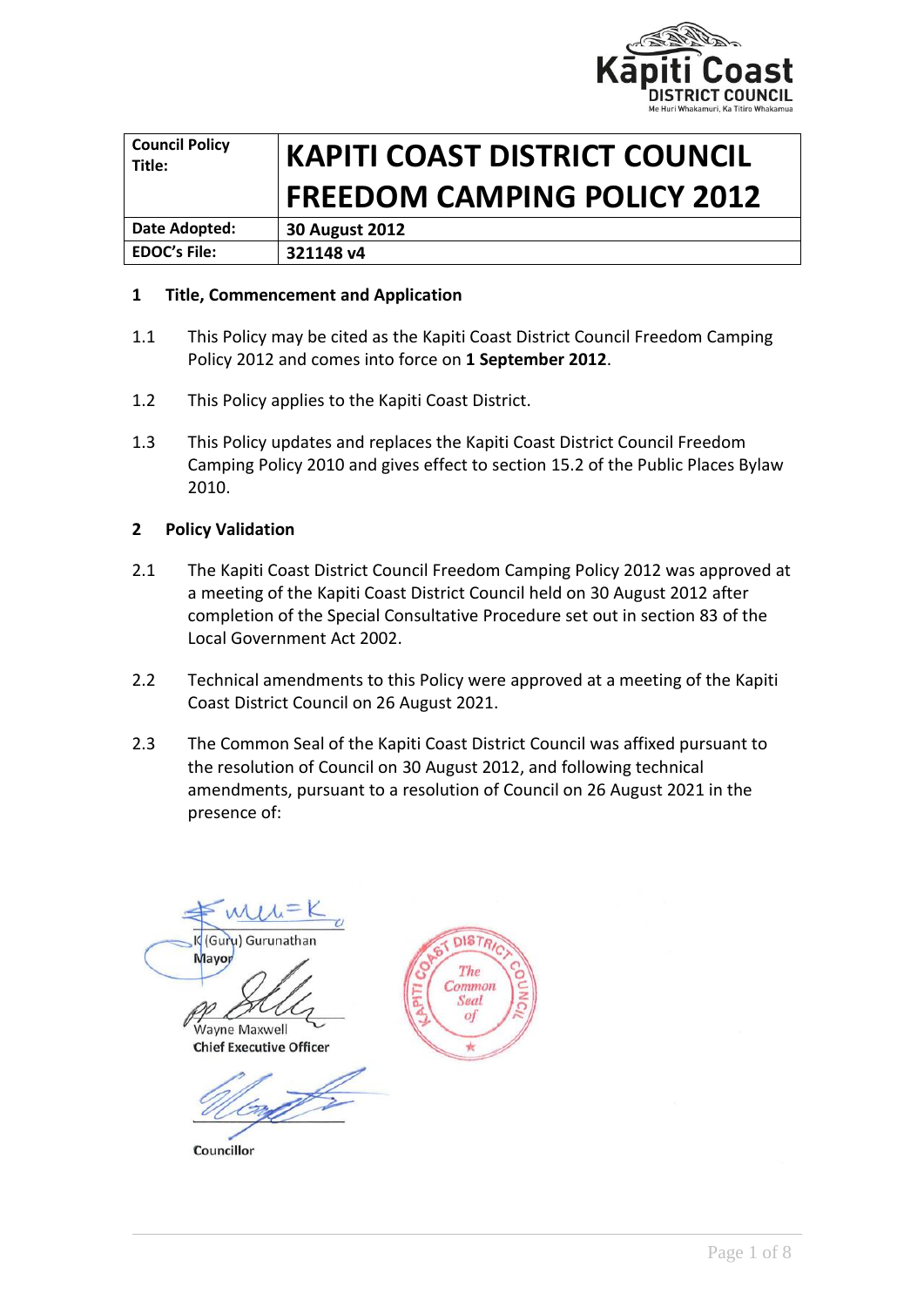

## **3 Objective**

- 3.1 This objective of the Kapiti Coast District Council Freedom Camping Policy is to better manage freedom camping on the Kapiti Coast. Improved management of this activity will help:
	- ensure the quality of the freedom camping experience;
	- reduce nuisance complaints;
	- reduce damage or degradation of the environment;
	- reduce conflict with local residents and commercial interests; and
	- ensure people's heath and safety.
- 3.2 In achieving this objective, the Freedom Camping Policy acts as both a regulatory and information tool that will help to ensure visitors and locals have a clear understanding of where freedom camping is prohibited, where freedom camping is restricted and the restrictions that apply to freedom camping in those areas, and the services/facilities available to make it happen successfully.
- 3.3 Nothing in this Policy derogates from any provision of, or the necessity for compliance with:
	- I. any other Council bylaws or District Plan requirements;
	- II. any other requirements imposed by either Greater Wellington Regional Council or Department of Conservation; and
	- III. any customary rights.

## **4 Camping facilities on the Kapiti Coast**

- 4.1 The Kapiti Coast District has a range of well maintained commercial campgrounds that cater to most camping interests and budgets throughout the year. For a safe and enjoyable camping experience the Kapiti Coast District Council recommends campers use these facilities and book ahead (over the summer months) so that they can reserve a site for the duration of their stay
- 4.2 At present the Council provides sites for freedom camping (refer Schedule 1) but for *self-contained* freedom camping only. *Not self-contained* freedom campers must either use commercial facilities or the Department of Conservation facility at Otaki Forks.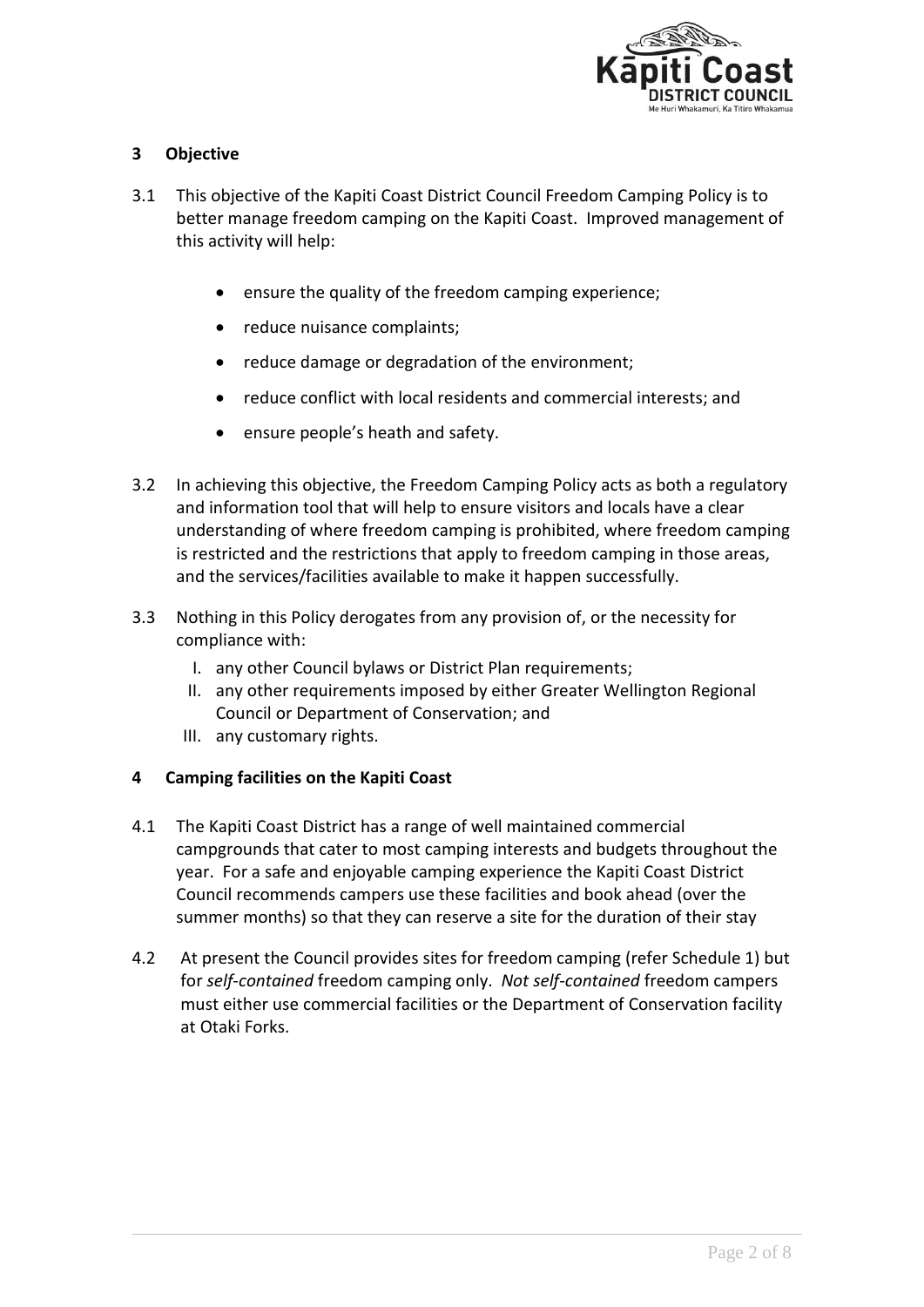

4.3 For details on campground facilities on the Kapiti Coast visit one of the Kapiti Coast's i-SITE<sup>1</sup> visitor information centres or collect a copy of the Kapiti Coast District Freedom Camping Brochures from any Council Service Centre<sup>2</sup>.

#### **5 Interpretation**

5.1 In this Policy, the following terms are used:

| <b>Council Approved</b><br><b>Freedom Camping Site</b> | means any Council managed or controlled public place listed in Schedule<br>1 of this bylaw and is signposted as a freedom camping area.                                                                                                                                                                                                                                                           |
|--------------------------------------------------------|---------------------------------------------------------------------------------------------------------------------------------------------------------------------------------------------------------------------------------------------------------------------------------------------------------------------------------------------------------------------------------------------------|
| <b>Enforcement Officer</b>                             | means a person appointed as an enforcement officer under section 32 or<br>33 of the Freedom Camping Act 2011.                                                                                                                                                                                                                                                                                     |
| <b>Freedom Camping</b>                                 | has the same meaning as in the Freedom Camping Act 2011.                                                                                                                                                                                                                                                                                                                                          |
| <b>Freedom Camping</b><br><b>Signpost</b>              | means a Council sign indicating that self contained freedom camping is<br>permitted and showing the number of vehicles or caravans permitted to<br>stay at the site at any one time and the maximum duration that they can<br>continuously stay for.                                                                                                                                              |
| <b>Not Self-Contained</b><br><b>Freedom Camping</b>    | means freedom camping that requires the use of public ablutions, kitchen<br>and waste disposal facilities and vehicles or caravans used for freedom<br>camping that do not comply with the requirements for water supply,<br>sanitary plumbing and solid waste containment as specified in New<br>Zealand Standard (NZS) 5465:2001: Self Containment of Motor Caravans<br>and Caravans.           |
| <b>Public Place</b>                                    | means an area that is open to or used by the public, which is under the<br>management or control of the Council, and includes: roads, streets,<br>footpaths, courts, alleys, car parks, pedestrian malls, cycle tracks, lanes,<br>access-ways, bridle-ways, thoroughfares, squares, reserves, parks, pools,<br>community halls, cemeteries, beaches including dunes, and recreational<br>grounds. |
| <b>Self-Contained Freedom</b><br><b>Camping</b>        | means any vehicle or caravan that meets the ablutionary and sanitary<br>needs of the occupants for a minimum of three days without requiring<br>any external services or discharging any waste and complies with NZS<br>5465:2001: Self Containment of Motor Caravans and Caravans.                                                                                                               |
| <b>The Council</b>                                     | means the Kapiti Coast District Council or any committee, community<br>board or an enforcement officer authorised to exercise the authority of<br>the Council.                                                                                                                                                                                                                                    |

<sup>&</sup>lt;sup>1</sup> The Kapiti Coast currently has two i-SITEs – one at Coastlands, Paraparaumu, and the other at SH1, Otaki.

<sup>&</sup>lt;sup>2</sup> The "Motorhome and Freedom Camping in Kāpiti Brochure" is also available at local i-SITEs.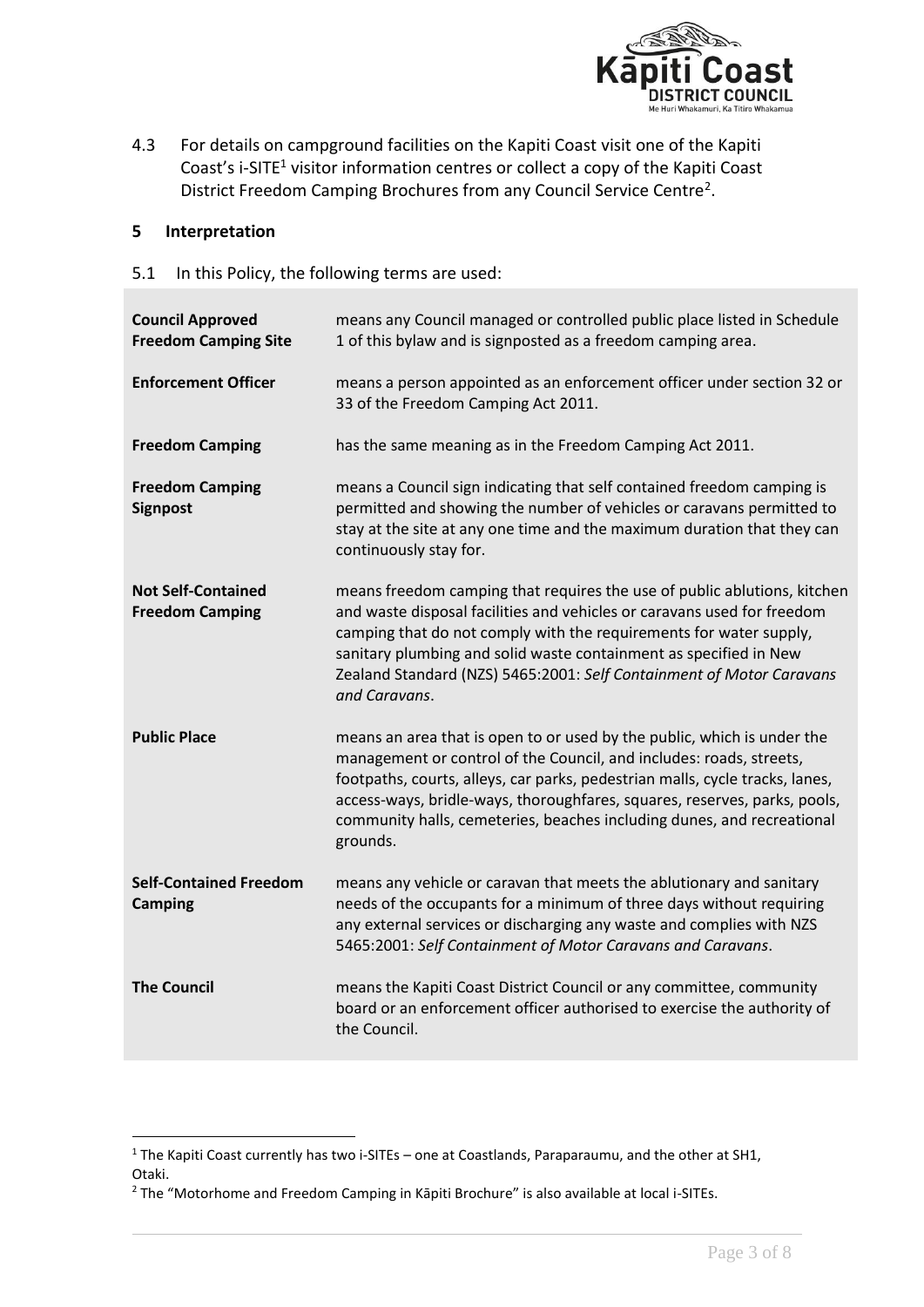

### **6 Freedom Camping Conditions**

- 6.1 Every person freedom camping in the Kapiti Coast District must abide by the following conditions:
	- 6.1.1 Freedom camping is not permitted in any *public place* except for *Council approved freedom camping sites*.
	- 6.1.2 Only *self-contained* freedom camping vehicles or caravans can freedom camp in *Council approved freedom camping sites*.
	- 6.1.3 At *Council approved freedom camping sites* where freedom camping parking bays are not clearly marked freedom camping vehicles or caravans must not:
		- (a) block public pathways or private driveways;
		- (b) park on or over public or private gardens or beach vegetation and dunes; and
		- (c) park further than 25 metres from the *freedom camping signpost*.
	- 6.1.4 At *Council approved freedom camping sites* where camping site markers have been installed to identify individual overnight camping bays, freedom camping vehicles or caravans must park immediately in front of these site markers.
	- 6.1.5 Unless marked otherwise on a freedom camping signpost, the maximum time that any *self-contained* freedom camping vehicle or caravan can continuously freedom camp at any one location is 24 hours.
	- 6.1.6 Freedom camping in any public place outside of the Schedule 1 locations listed in this Policy or for longer than the signposted time limit will require written permission from an *enforcement officer*.
	- 6.1.7 Freedom campers must remove all rubbish, solid and liquid waste from the freedom camping site.
	- 6.1.8 Rubbish, solid and liquid waste must be disposed of at approved rubbish transfer sites and dump stations (see Appendix 1 for details on their location).
	- 6.1.9 At the request of an *enforcement officer* any person freedom camping must produce evidence that their vehicle or caravan complies with NZS 5465:2001 **or** permit the *enforcement officer* to carry out an inspection of the vehicle of caravan.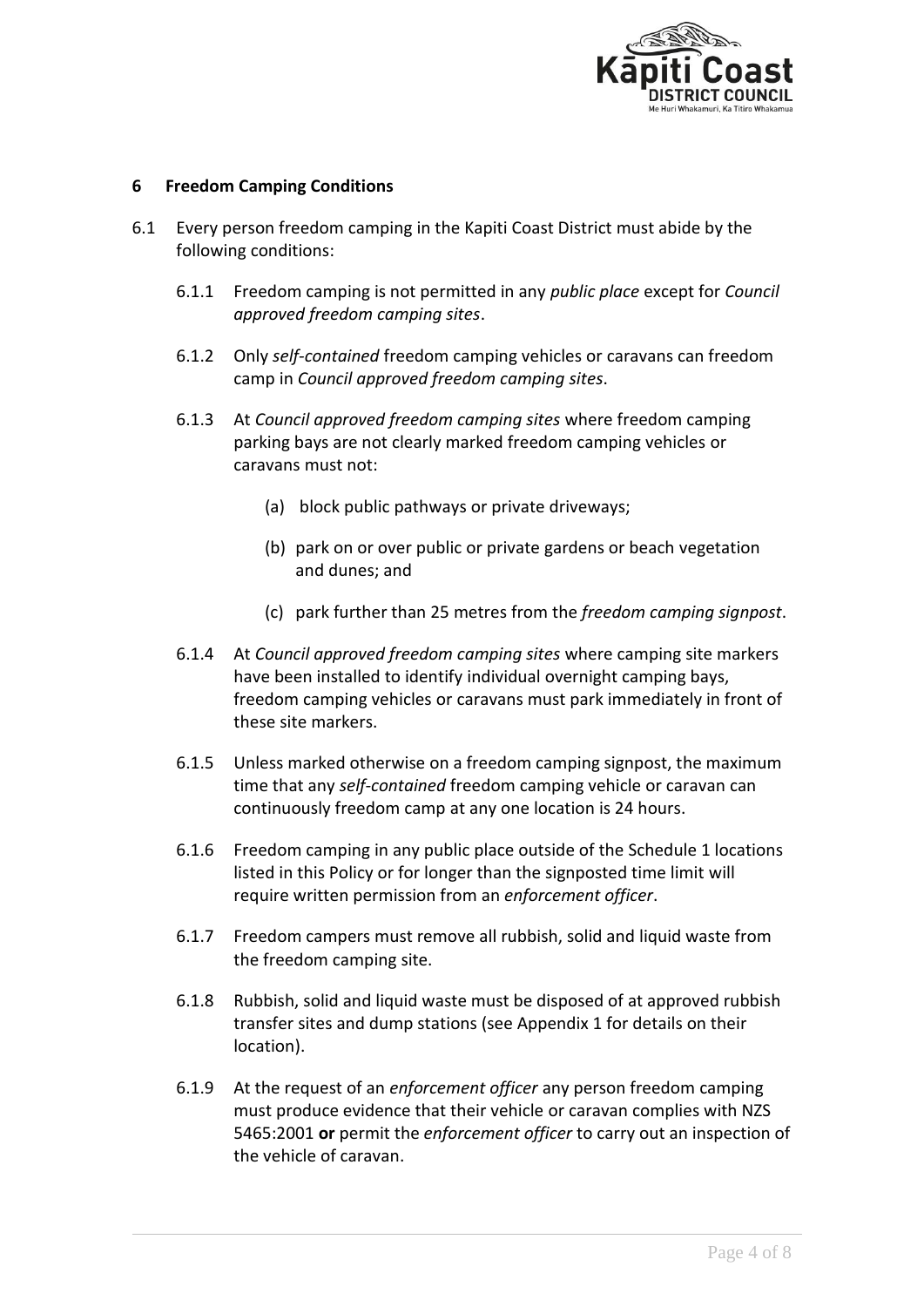

## **7 Registration**

7.1 The Council reserves the right to introduce a registration or permit system at any time in the future to collect details or recover any costs associated with managing, maintaining or improving access or facilities for freedom camping.

## **8 Signage**

8.1 The Council may introduce 'no camping' signage at its discretion. However, any *public place* not listed in Schedule 1 of this bylaw is by default a 'no camping' area.

## **9 Enforcement**

- 9.1 If a freedom camper does not comply with the conditions listed in 6.1 of this bylaw or any other lawful instruction imposed by an *enforcement officer*, the Council will, in the first instance:
	- 9.1.1 verbally notify the freedom camper of the issue and the required remedy; or
	- 9.1.2 require the offending person/s to leave the area; and

If the problem is severe or persists, the Council may:

- 9.1.3 seize and impound the offending property; and/or
- 9.1.4 pursue Court prosecution**.**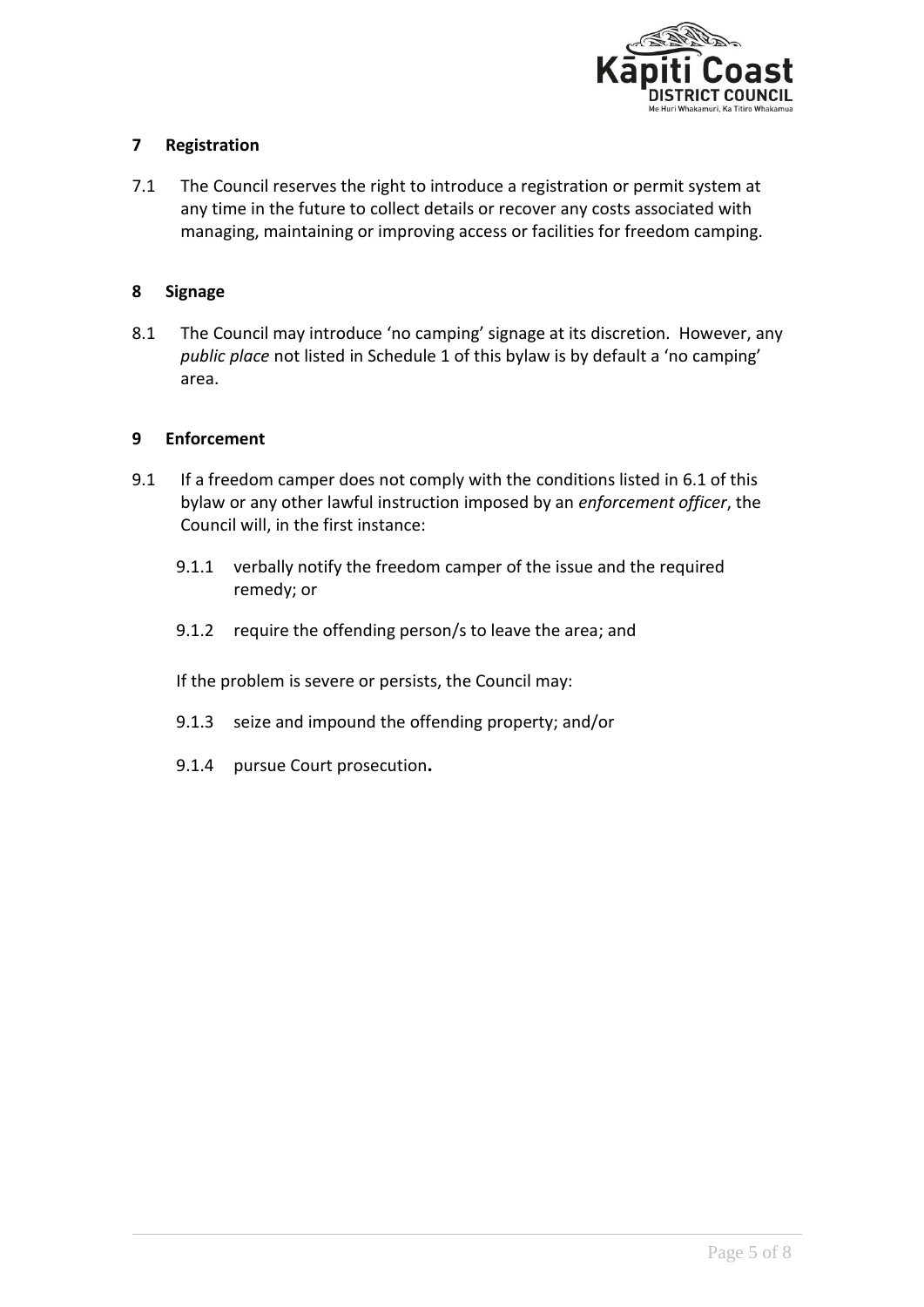

## **10 SCHEDULE ONE**

10.1 Self-contained freedom camping is permitted at the locations described in Table 1 and highlighted in Map 1.

| No.            | Location                          | Freedom Camping Parking & Time Restrictions     |
|----------------|-----------------------------------|-------------------------------------------------|
| $\mathbf{1}$   | Garden Rd/Matatua Rd car park,    | Maximum parking for 3 freedom camping vehicles  |
|                | Raumati Beach (in front of        | at any one time. Maximum 24 hour time limit for |
|                | Raumati Swimming Pool).           | each vehicle.                                   |
| $\overline{2}$ | Marine Parade, Paraparaumu        | Maximum parking for 2 freedom camping vehicles  |
|                | Beach - car park opposite 69      | at any one time. Maximum 24 hour time limit for |
|                | Marine Parade.                    | each vehicle.                                   |
| 3              | Marine Parade, Paraparaumu        | Maximum parking for 2 freedom camping vehicles  |
|                | Beach - car park opposite 62      | at any one time. Maximum 24 hour time limit for |
|                | Marine Parade.                    | each vehicle.                                   |
| 4              | Marine Parade, Paraparaumu        | Maximum parking for 1 freedom camping vehicle   |
|                | Beach - car park opposite 54      | at any one time. Maximum 24 hour time limit for |
|                | Marine Parade.                    | each vehicle.                                   |
| 5              | Waikanae River Mouth at the end   | Maximum parking for 4 freedom camping vehicles  |
|                | of Tutere Street, Waikanae Beach. | at any one time. Maximum 24 hour time limit for |
|                |                                   | each vehicle.                                   |
| 6              | Waikanae Park, Park Avenue,       | Maximum parking for 2 freedom camping vehicles  |
|                | Waikanae.                         | at any one time. Maximum 24 hour time limit for |
|                |                                   | each vehicle.                                   |
| $\overline{7}$ | Waimea Road beach car park,       | Maximum parking for 2 freedom camping vehicles  |
|                | Waikanae Beach.                   | at any one time. Maximum 24 hour time limit for |
|                |                                   | each vehicle.                                   |
| 8              | Field Way, Waikanae Beach - car   | Maximum parking for 2 freedom camping vehicles  |
|                | park on north side of Waimeha     | at any one time. Maximum 24 hour time limit for |
|                | Stream.                           | each vehicle.                                   |
| 9              | North Bank, Otaki River, Otaki    | Maximum parking for 6 freedom camping vehicles  |
|                | Beach.                            | at any one time. Maximum 48 hour time limit for |
|                |                                   | each vehicle.                                   |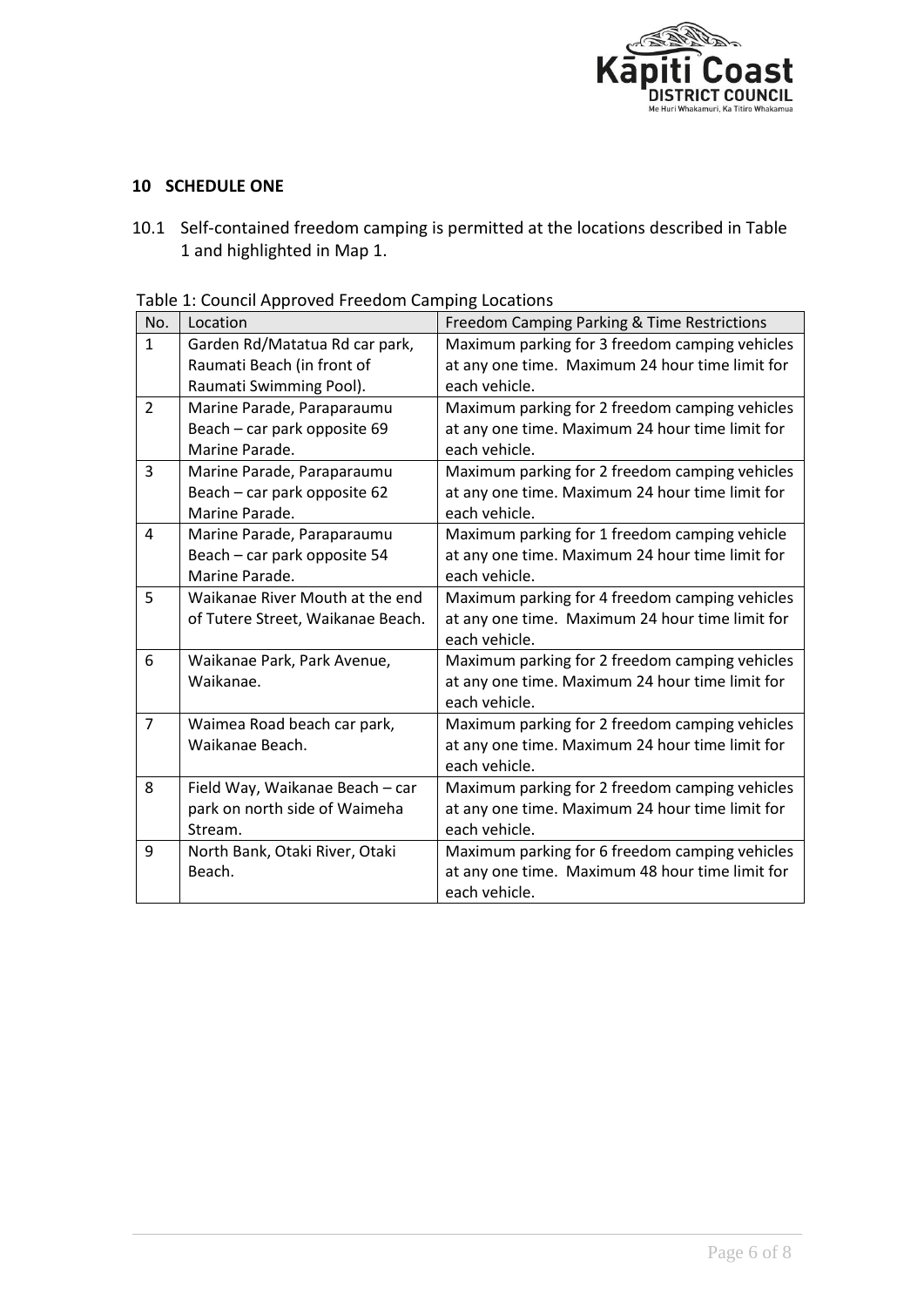



Please refer to the Kāpiti Coast Freedom Camping Policy 2012 for conditions on Freedom Camping in the Kāpiti Coast District www.kapiticoast.govt.nz